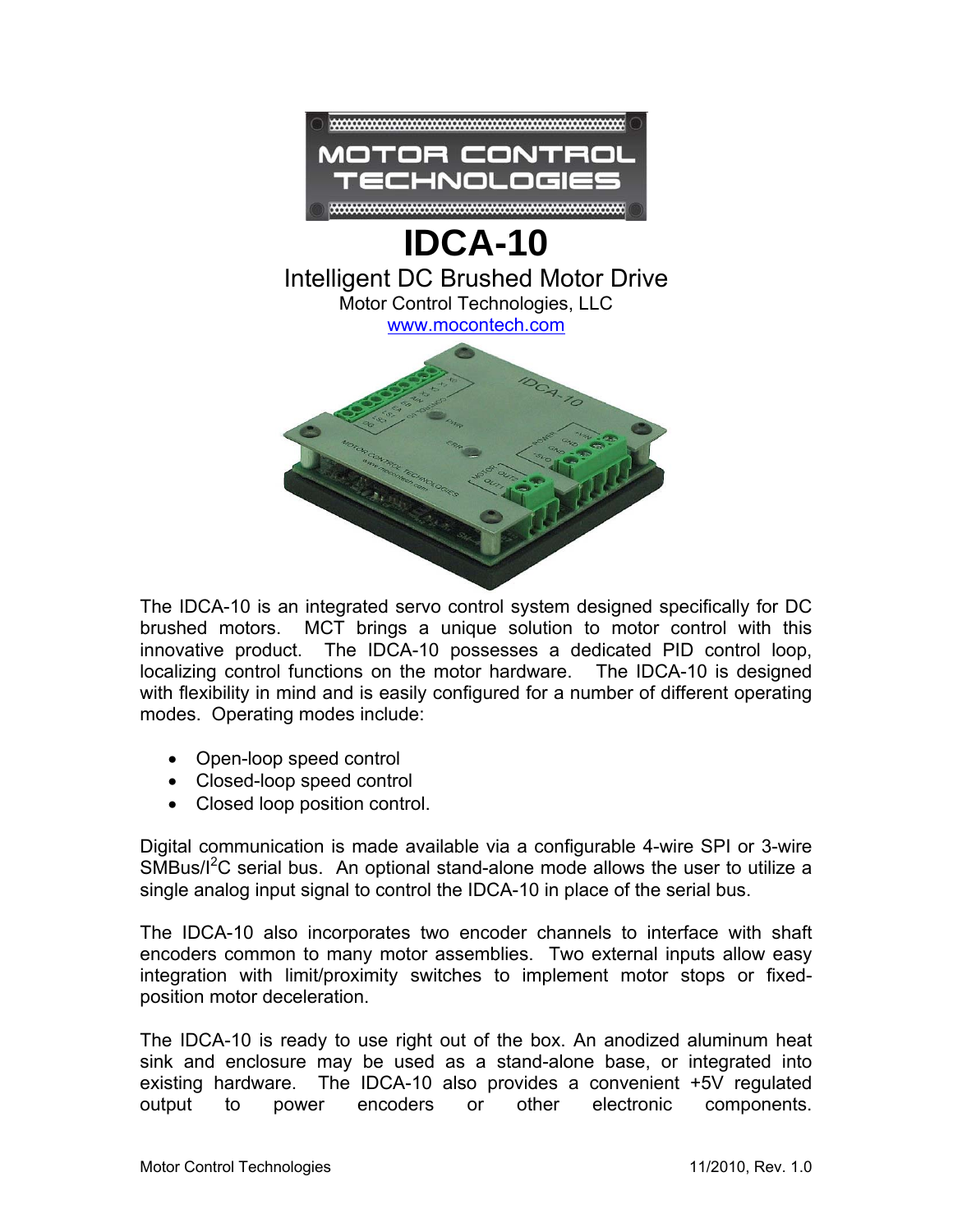## **IDCA-10 Electrical Characteristics**

| All values are specified at 25C operating temperature unless otherwise stated. |
|--------------------------------------------------------------------------------|
|--------------------------------------------------------------------------------|

| <b>Characteristic</b>                                                                                                          | <b>Symbol</b>               | Min                       | <b>Typ</b>                                          | <b>Max</b>                       | Unit                 |
|--------------------------------------------------------------------------------------------------------------------------------|-----------------------------|---------------------------|-----------------------------------------------------|----------------------------------|----------------------|
| Supply Voltage                                                                                                                 | $+V_{\rm S}$                | 8                         | $\overline{\phantom{a}}$                            | 28                               | V                    |
| Motor Output Voltage                                                                                                           | OUT <sub>n</sub>            | $\pmb{0}$                 | $\overline{\phantom{a}}$                            | $+V_{S} - 0.5$                   | $\vee$               |
| Continuous Output Current <sup>(1)</sup>                                                                                       | $I_{\text{OUT}}$            | 0                         | $\overline{\phantom{a}}$                            | 5                                | A                    |
| Peripheral Voltage (+5VO)<br>$I_{\text{out}} = 0$ A<br>$I_{\text{out}}$ = 250 mA<br>$I_{\text{out}}$ = 500 mA $^{(3)}$         | $+5V0$                      |                           | 55<br>5.1<br>4.6                                    |                                  | V<br>V<br>$\vee$     |
| Peripheral Output Current <sup>(3)</sup>                                                                                       | IP <sub>max</sub>           | $-$                       | $\hspace{0.05cm} -\hspace{0.05cm} -\hspace{0.05cm}$ | 500                              | mA                   |
| Quiescent Current<br><b>Bridge Enabled</b><br>$+Vs = 8V$<br>$+Vs = 28V$<br><b>Bridge Disabled</b><br>$+Vs = 8V$<br>$+Vs = 28V$ | $I_{\Omega}$                | --                        | 31.5<br>18.5<br>26.8<br>13.5                        | $\overline{a}$<br>$\overline{a}$ | mA<br>mA<br>mA<br>mA |
| Control I/O input limits                                                                                                       | $V_{1}$                     | $-10$                     | $\overline{\phantom{a}}$                            | 10                               | V                    |
| Control I/O logic levels<br>High level input voltage<br>Low level input voltage                                                | V <sub>IH</sub><br>$V_{IL}$ | 2.3<br>$-$                | --<br>--                                            | 1.0                              | V<br>$\vee$          |
| Serial Bus Clock Speed<br>SPI<br>12C                                                                                           |                             | 300<br>40                 |                                                     | 10,000<br>10,000                 | Hz<br>Hz             |
| PWM Output Frequency                                                                                                           | f <sub>PWM</sub>            | 1                         | --                                                  | 10                               | kHz                  |
| Bridge Resistance <sup>(4)</sup>                                                                                               | $R_{BR}$                    |                           | 240                                                 | --                               | $m\Omega$            |
| Recommended Motor Winding Resistance<br>(5)<br>$+Vs = 28V$<br>$+Vs = 18V$<br>$+Vs = 12V$<br>$+Vs = 8V$                         | $R_{MOT}$                   | 2.3<br>1.5<br>1.0<br>0.75 | --<br>--<br>--<br>$\overline{\phantom{a}}$          | $\overline{\phantom{a}}$         | Ω                    |
| <b>Operating Temperature Range</b>                                                                                             | T <sub>OP</sub>             | $-40$                     | --                                                  | 85                               | $^\circ \text{C}$    |